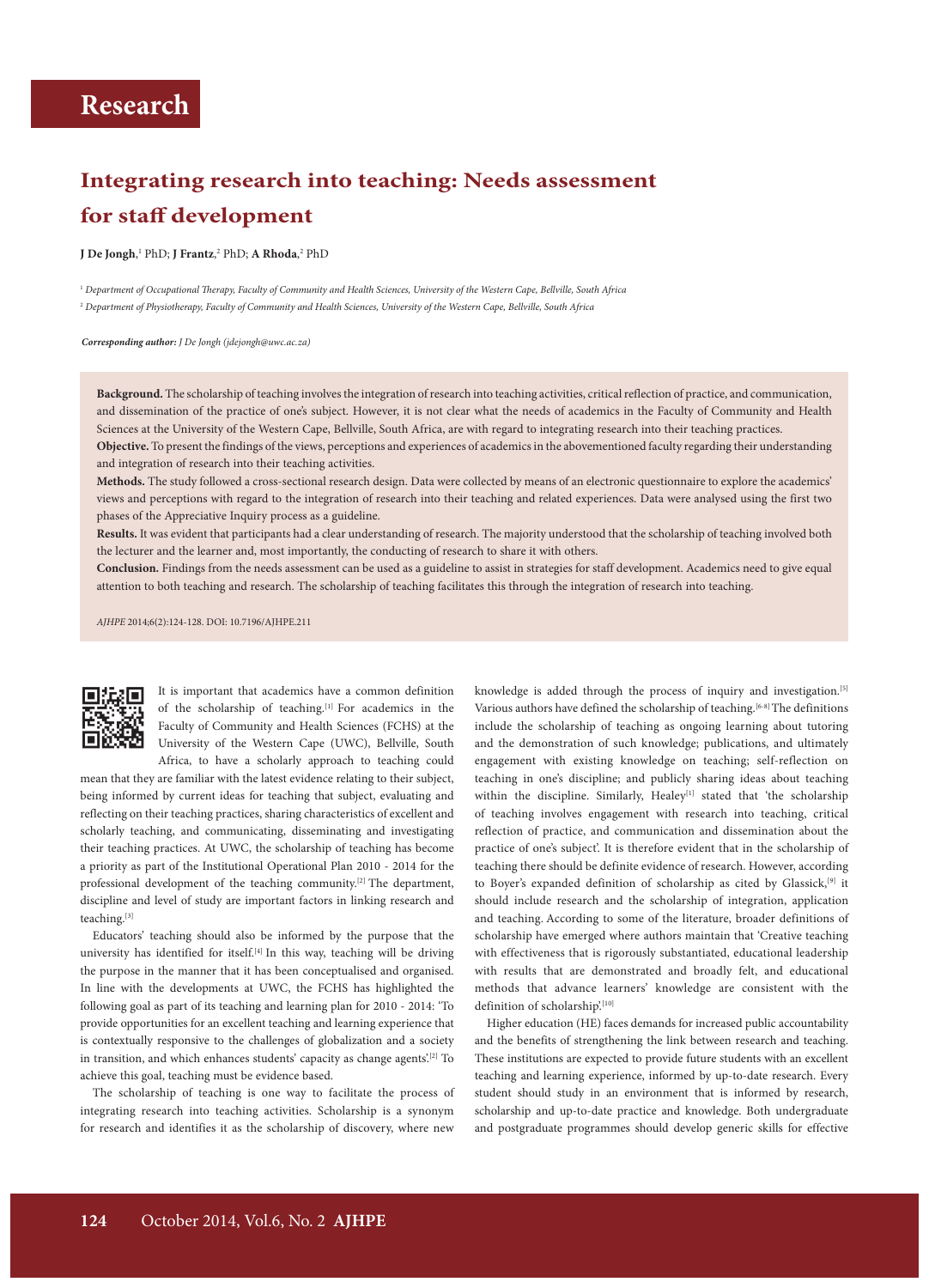engagement in society and the workplace.<sup>[11]</sup> The scholarship of teaching through research has the potential to contribute abundantly to the field of HE.[12]

Even though there is considerable emphasis on enhancing the links between teaching and research, the challenge of how to better integrate these two activities remains. There is still work to be done to ensure that academics within HE institutions believe that the scholarship of teaching is valued as much as other research activities.<sup>[13]</sup> Contemporary university systems increasingly show evidence of having entrenched the separation of research and teaching in their committee structures, development of research centres, selection and promotion criteria, funding and workload models. This has contributed to the paradoxical position that, while promoting research-led teaching, universities view these two activities as separate and bound. This disruption of a relationship between research and teaching challenges the traditional model of universities where academic staff are both teachers and researchers.

It is not clear whether academics at FCHS integrate research into their teaching practices. Therefore, a needs assessment was done to assist in developing strategies and educational programmes to facilitate such a process.<sup>[14]</sup> The first two phases of the Appreciative Inquiry (AI) approach were used as a guideline to assess the needs of academics with regard to integrating research into their teaching practices.<sup>[15]</sup> AI is a strength-based change process based on the premise that academics are change agents who possess knowledge and experience that can make a difference. The process of AI is based on asking the right questions, focuses on building relationships on strengths rather than weaknesses, and is iterative.<sup>[16]</sup> The AI process has five phases: (*i*) defining the need for an intervention (establishing the focus and scope of the inquiry); (*ii*) discovering what is good and has worked (appreciating what it is and how it can be used); (*iii*) dreaming what might be; (*iv*) designing what should be; and (*v*) creating what will be.<sup>[17]</sup>

This article forms part of a larger study that incorporated all the phases of the AI approach, but attempts to present the findings of an initial needs assessment exercise with academics to better understand their views, perceptions and experiences on research, scholarship of teaching, methods, and activities to integrate research into their teaching practices. Findings from the first two phases of the AI model, i.e. defining the need for an intervention and discovering what has been successful, will be presented to inform the Faculty about the development of strategies to assist academics on integrating research into their teaching practices.

# **Methods**

### **Research design**

A cross-sectional study design was used to investigate and describe the participants' views on research, scholarship of teaching, methods, and activities to integrate research into their teaching practices.

#### **Data collection**

A questionnaire and letter on the purpose of the study were circulated electronically to all participants. The questionnaire (Appendix 1) consisted of two sections. Section one entailed the demographic information of the participants and section two consisted of seven open-ended questions that allowed the participants to share their views, perceptions and experiences on defining research, activities to integrate research into teaching,

understanding of the scholarship of teaching, and methods to promote and develop the scholarship of teaching in the teaching modules.

#### **Data analysis**

Data were analysed thematically using a qualitative approach and according to the definition of research and the scholarship of teaching, including activities to promote and develop the scholarship of teaching in the teaching modules. Three researchers independently identified the key concepts from the participants' feedback on the seven open-ended questions. Consensus was reached among the three researchers regarding the key concepts. Participants' perceptions and experiences were described and supported by their statements. This process of data analysis highlighted the views, perceptions and experiences of the participants in integrating research into their teaching activities.

Ethical approval was obtained from the Research Ethics Committee at UWC (Reg. No. 11/3/14).

# **Results**

The findings of section one of the questionnaire are presented to provide a demographic overview of the participants (Table 1). The findings of section two are presented according to the first two phases of the AI framework, i.e. the defining and discovery phases.

#### **Section one: Sociodemographic information of the participants**

Of the 10 departments in the Faculty, only six responded, i.e. Sport, Recreation and Exercise Science, Occupational Therapy, Physiotherapy, Social Work, School of Natural Medicine and the Interdisciplinary Teaching and Learning Unit, yielding a 60% response rate in terms of departmental representation. The four departments that did not respond were Dietetics, Nursing, Psychology and School of Public Health, the main reason being prior engagements on participation dates. Of all the possible respondents (*N*=95), only 21 (22%) responded. Of these, the majority were female (76%) and their academic status was at a lecturer

| <b>Variable</b>            | $n\left(\%\right)$ |
|----------------------------|--------------------|
| Gender                     |                    |
| Male                       | 5(24)              |
| Female                     | 16(76)             |
| Academic status            |                    |
| Associate Lecturer         | 3(14)              |
| Lecturer                   | 16(76)             |
| Senior Lecturer            | 1(5)               |
| <b>Associate Professor</b> | 1(5)               |
| Lecturers                  |                    |
| Undergraduates             | 14(67)             |
| Postgraduates              | 3(14)              |
| <b>Both</b>                | 3(14)              |
| Other (no indication)      | 1(5)               |
| Publications               |                    |
| None                       | 13(62)             |
| Peer reviewed, accredited  | 8(38)              |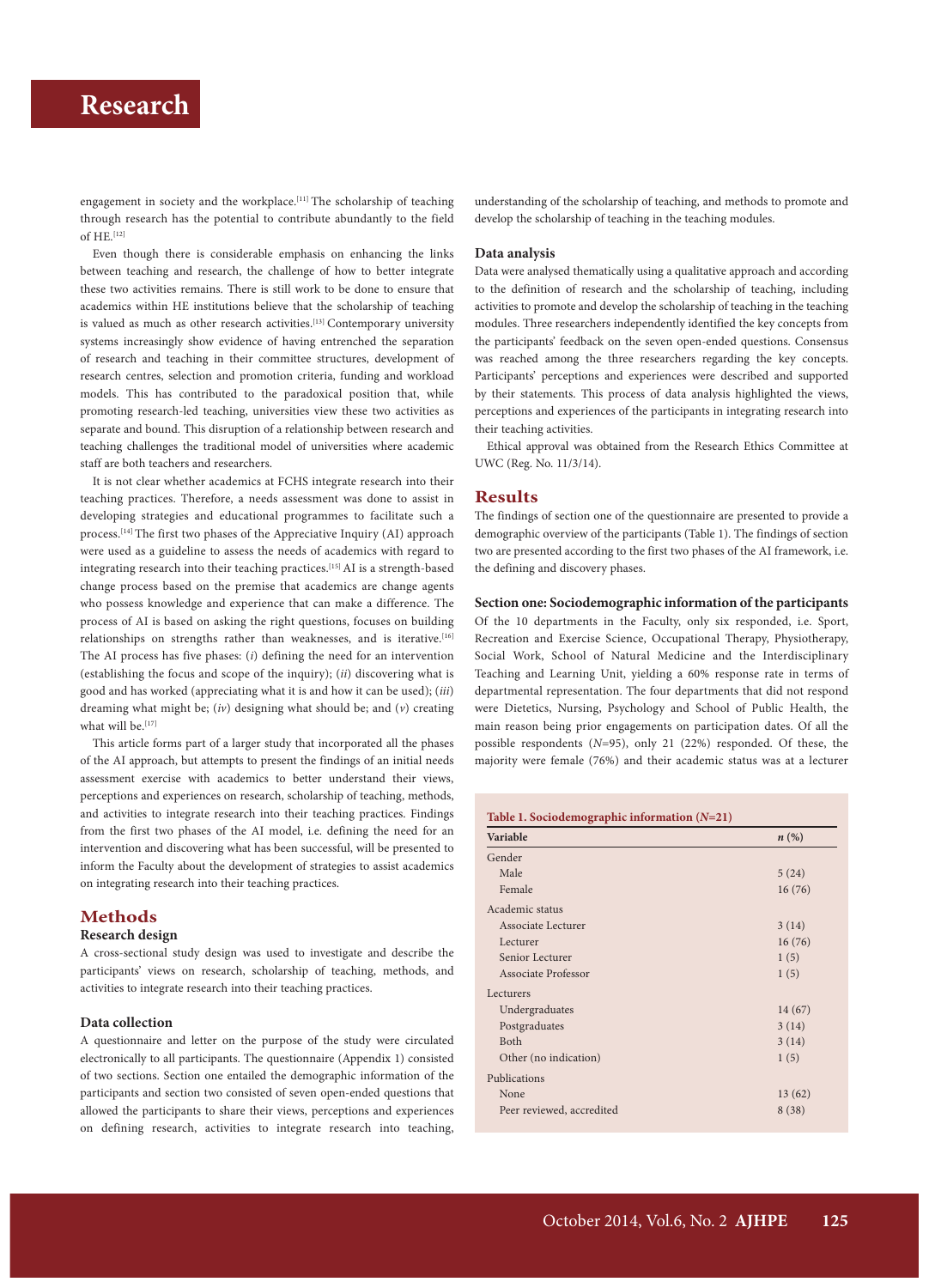level (76%) and beyond. The majority (67%) were primarily involved in undergraduate teaching and the class sizes ranged from 15 to 150 students. All the respondents had decision-making capacity in their own modules. Only about one-third (38%) had published academic articles previously; one of them had published half of the papers. The majority (62%) had not published previously.

# **Section two: Defining phase**

#### **Participants' understanding of research and the scholarship of teaching**

All the participants, except one, understood research as a process with specific steps to be followed. One participant stated: 'Research is an investigating process into a specific topic of interest or need in your field of speciality in order to gain a better understanding of a specific aspect and to create knowledge through your findings.'

Furthermore, all the repondents defined research to be organised and systematic and that the process should have a specific outcome or purpose. Another respondent stated: 'It is a scientific enquiry conducted in an area of interest to the researcher with the purpose of contributing to a body of knowledge.'

It was therefore evident that the majority of the respondents understood that research involved systematically setting realistic goals to achieve specific outcomes.

The respondents experienced defining the scholarship of teaching as challenging. The majority experienced it as assisting them in increasing their expertise as a teacher. One participant stated: 'It will assist a person in reflecting and improving on the teaching strategies … .'

Most reflected on how important it was to understand the scholarship of teaching, as it could assist them in understanding the learning needs of their students. Another state '… assist us to better our own teaching practices to help students learn better.'

Respondents felt that it was important to turn their teaching activities into research projects that could be shared with other colleagues: 'Writing up your teaching practices and using the data to conduct scientific enquiry contributing to a body of knowledge on teaching and learning in Higher Education.'

Less than half of the respondents indicated that they had little or no understanding of the term. One of them stated: 'I don't know.'

From the findings it was evident that most of the participants understood that the scholarship of teaching involved both the lecturer and the learner and should include a research component that could eventually be disseminated to others.

#### **Section two: Discovery phase**

#### **Methods of improving and promoting student awareness regarding the integration of research in the teaching modules**

All the participants gave examples of learning activities they had used to improve students' awareness regarding the integration of research in their teaching modules. The various learning activities were research based and/or research led. They used learning activities, such as assignments, where students were expected to do research on the literature on a specific topic taught in class and apply research methods to answer a question. Case studies were used where students had to link their case with their fieldwork to present their findings. From the findings, on an ongoing basis, the participants linked the content taught in class with current evidence in the literature. Participants also indicated that they included relevant articles in their course and highlighted that the academic level of the students influenced the degree to which research was incorporated in their teaching module. One participant who taught second-year students, said: 'My focus is more on the basic skills needed for research. I therefore try to include a lot of literature review and understanding how to read research journals.'

A participant who taught postgraduate students referred them back to the latest evidence and gaps in knowledge that could be addressed.

Some of the participants still experienced research and teaching activities as separate entities because they did not plan their teaching modules with the specific purpose of integrating research into their teaching activities. One participant stated: '… this is a process in the making, being that these initiatives are being coordinated throughout the department as a fairly new concept. This is brought upon by the attendance of teaching and learning workshops and research workshops.'

#### **Methods and activities used by participants to improve and promote the scholarship of teaching in their teaching modules**

From the findings, the majority of participants could indicate how they had attempted to promote and develop the scholarship of teaching in their teaching modules. They used different methods, e.g. peer review, course evaluation by students, attending workshops for personal development and understanding, reflecting on their own teaching strategies and methods, a variety of teaching activities to enhance students' learning experiences, implementation of evidence-based practice, and publications (Table 2).

|               | Level of student Learning activity | <b>Objective</b>                                                                            | Method                                                                                                                                    | Level of research |
|---------------|------------------------------------|---------------------------------------------------------------------------------------------|-------------------------------------------------------------------------------------------------------------------------------------------|-------------------|
| Undergraduate | Assignments                        | Enable awareness of research                                                                | Students must research content for their assignment                                                                                       | Research based    |
|               |                                    | by searching the literature and<br>using research methods                                   | Include data collection methods, e.g. surveys or interviews<br>to answer a question                                                       | Research tutored  |
|               | Case studies                       | Link cases in clinical settings<br>to a research question                                   | Students recruit participants relevant to the topic, interview Research based<br>them, analyse the information and present their findings |                   |
|               | Evidence-based teaching            | Ensure that all information<br>provided is evidence based                                   | Link content taught to students and current evidence in the Research led<br>literature, including relevant articles in the course reader  |                   |
| Postgraduate  | Articles in assessment             | Integrate articles as a method<br>to find answers                                           | Examination questions are supported by articles that<br>students need to discuss critically                                               | Research led      |
|               | Situational analysis               | Determine the population<br>need according to the student<br>and support it with literature | Students relate to current situations in the country and<br>find relevant literature that addresses the issues, e.g. policy<br>analysis   | Research based    |

# **Table 2. Activities to integrate research into teaching**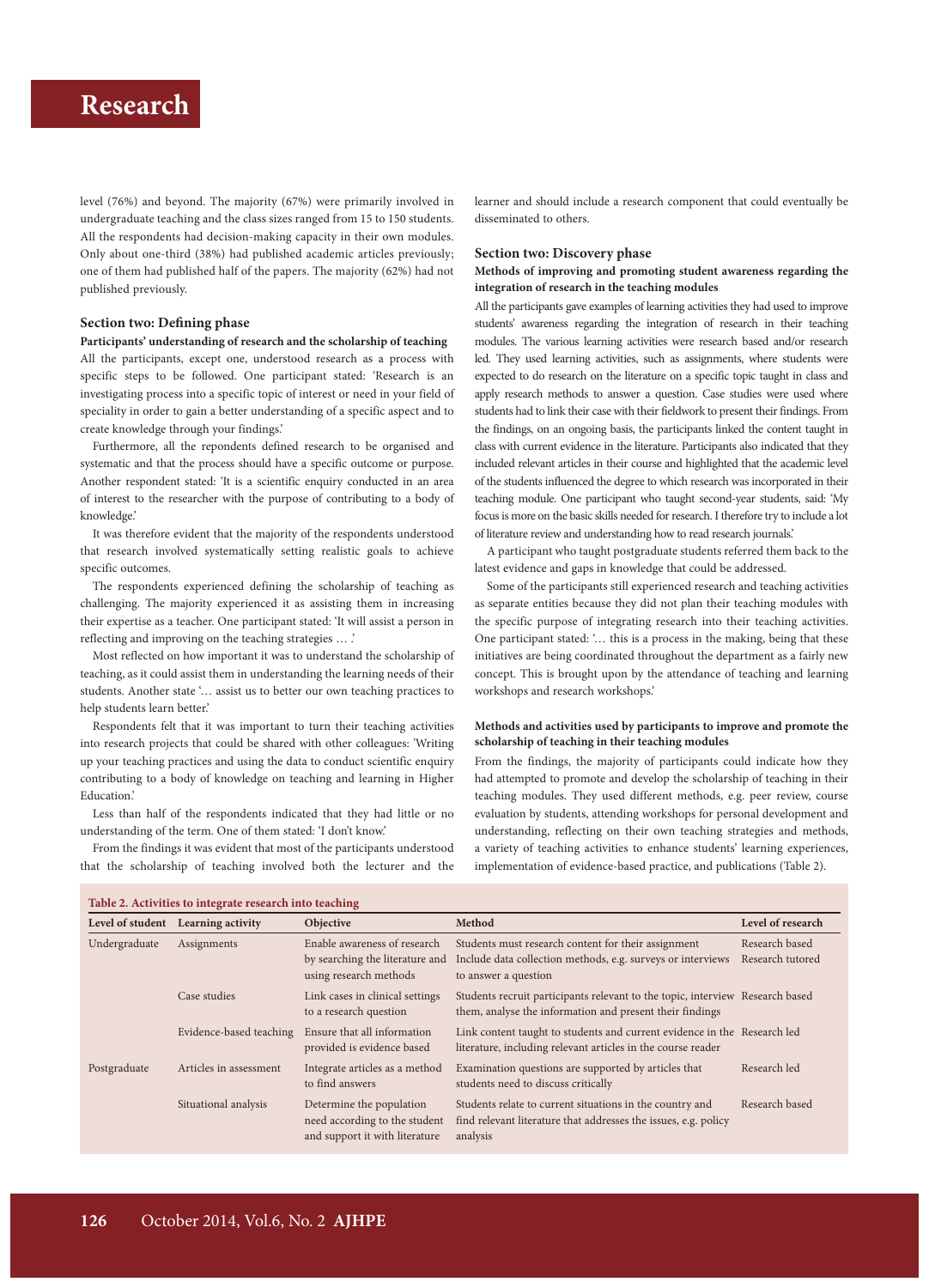Only a few participants indicated that they did not know and were unsure how to improve and promote the scholarship of teaching in their modules. However, they did observe the potential for including it in their teaching activities. The few participants who held senior positions and had more experience in teaching students, especially on a postgraduate level, were more specific in how to promote the scholarship of teaching in their modules. One participant stated: '… allowing students to provide input on a question and then analysing the responses or by analysing a policy document.'

# **Discussion**

The objective of the study was to understand academics' views, perceptions and experiences of research, scholarship of teaching, methods, and activities to integrate research into their teaching activities. The findings revealed that the academics had a clear understanding of research and did attempt to engage students in the process of research. Research is defined as 'a detailed study of a subject, especially in order to discover (new) information or reach a (new) understanding<sup>'[18]</sup> It improves teaching because researchers use personal experiences rather than second-hand knowledge.<sup>[19,20]</sup>

However, the majority of academics in FCHS could not reach consensus regarding the definition of the scholarship of teaching, the concept being unfamiliar to many academics at universities.[21] The scholarship of teaching goes beyond scholarly teaching and is driven by a desire to understand *how* students learn effectively and *how* teaching influences this process.[22] The concept is therefore student focused and has two main components: (*i*) the use of creativity to develop original materials; and (*ii*) a systematic evaluation of one's teaching practices. Academics experience a different relationship between research and teaching. Although the integration of research and teaching has been identified as key in enhancing, developing and informing one's teaching practices, this approach is difficult to achieve when the two activities have for some time been seen to be at odds with each other.[23] Therefore, the integration of these two activities must be more public and transparent for evaluation by peers.[8]

It was also evident that the academics were at different levels regarding the extent to which they had adopted a scholarly approach to teaching. From the literature it is suggested that staff from the same or different disciplines should engage in dialogue to promote the sharing and dissemination of good teaching practices so that they may learn from one another and consequently change their teaching practices.[23] The first two phases of the AI framework allowed the researchers the opportunity to practise how to use a framework to share experiences and ideas about their teaching and encourage one another to use the information shared to improve their teaching.

However, there are many more ways of linking research and teaching than students who learn about subject knowledge through lectures. Academics may model research-based approaches in the manner they teach by adopting an inquiry-based learning approach.<sup>[1,19]</sup> However, discussion of research-led education and the scholarship of teaching is complicated by different terms being used in the literature and in practice to refer to the same idea, e.g. research led, research based, research informed. From the literature<sup>[25]</sup> it is suggested that a distinction may be made between the following:

• Research-led teaching, where students learn about research findings, the curriculum content is dominated by staff research interests, and information transmission is the main teaching mode.

- Research-orientated teaching, where students learn about research processes, the curriculum equally emphasises the processes by which knowledge is produced as learning that has been achieved, and staff try to engender a research ethos through their teaching.
- Research-based teaching, where students learn as researchers, the curriculum is largely designed around inquiry-based activities, and the division of roles between teacher and student is minimised.

### **Limitations**

A limitation is that only six out of 10 departments at FCHS participated in this survey and, of all possible respondents, the response rate was only 22%. Furthermore, there were only a few male participants, the reason being that 80% of the staff at FCHS are female.

### **Implications for further research**

Programmes implemented based on this needs analysis will be evaluated to determine their effectiveness. As this was the first phase of a larger study, the information identified will be used to develop and implement an intervention where academics are provided with methods of teaching that are research based.

# **Implications for education**

Principles to enable transfer of research knowledge into teaching have been proposed in literature:[25,26]

- Academics need to be active in research so that their teaching is research informed. Good research is necessary for good teaching.
- Academics need to consider effective teaching methods such as studentfocused teaching and the stimulation of students' critical thinking by providing them with research training and knowledge. An increase in student engagement could facilitate a deeper understanding through inquiry-led learning.
- Academic departments need to appropriately balance the research and teaching workload of academics so that experienced research-active staff are engaged in teaching across all levels. Formal processes to stimulate research-informed teaching must be considered.
- At a broader level, the university should create an academic community of practice where academic departments, disciplines and the university network of professionals interact through face-to-face settings to disseminate research knowledge to a wider community.

### **Conclusion**

Following the defining and discovery phases of the AI process, this study has focused on academics' understanding of the integration of research into their teaching practices and their successes. It was evident that the majority of the academics considered teaching and research as separate entities. It is anticipated that the implementation of the next phases of the AI process should illuminate the way forward to assist academics with the practice of the scholarship of teaching. For teaching and research to receive equal attention, the scholarship of teaching could facilitate the integration of research into teaching activities.

#### **References**

- 1. Healey M. Developing the scholarship of teaching in higher education: A discipline-based approach. High Educ
- Res Dev 2000;19(2):169-189. [http://dx.doi.org/10.1080/072943600445637]<br>2. Faculty of Community and Health Sciences. Teaching and Learning Operational Plan. Bellville: University of<br>the Western Cape, 2010.
- 3. Elton L. Research and teaching: Conditions for a positive link. Teach High Educ 2001;6(1):43-56. [http://dx.doi. org/10.1080/13562510020029590]